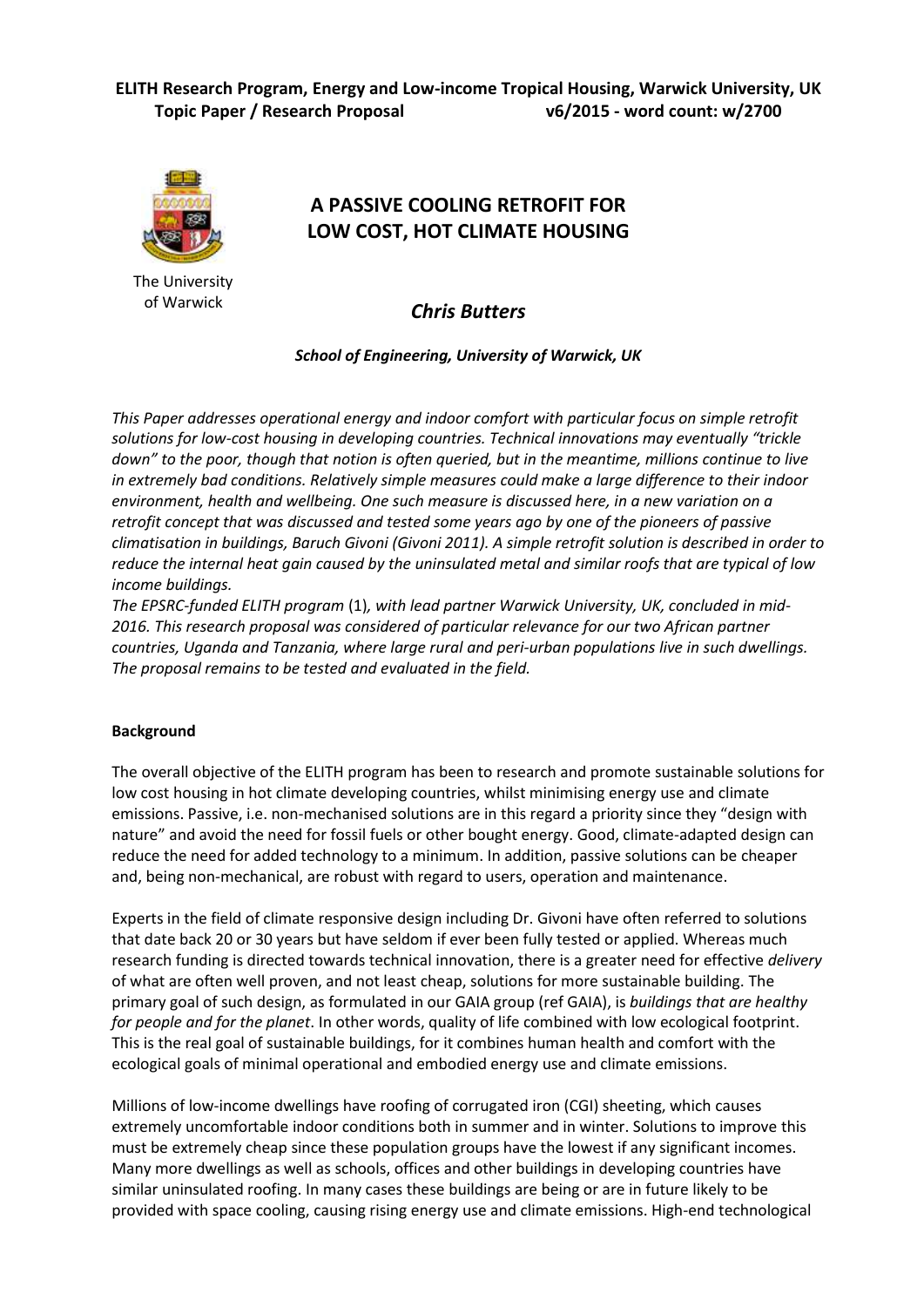research seldom addresses the needs of the lowest income users who also experience the worst indoor comfort and health conditions.



*Typical rural house construction, Tanzania (source: Amri Juma)*



*Typical slum housing with CGI roofing, Capetown, South Africa (source: author).*

## **SIMPLE RETROFIT FOR LOW INCOME DWELLINGS**

Several promising concepts may be explored. Described here is a simple retrofit to existing buildings which have a metal roof such as corrugated galvanised iron. The proposal primarily addresses single storey buildings and the upper floor of multi-floor buildings. Our main focus is hot country conditions but the proposal is of relevance for cold climates too, and for temperate climates where there is both a winter heating need as well as a summer cooling need. Other low-cost, uninsulated roof types with cement or sheeting are prone to the same thermal weaknesses and are relevant too.

The *technological level* is deliberately simple, in order to make such solutions applicable in very low income contexts, potentially on a self-help basis. More advanced variants are also noted briefly.

It is well documented that such buildings quickly overheat in hot conditions, primarily due to high solar incidence, and also become very cold due to rapid heat loss in winter and through radiation to the night sky. The proposal involves providing a simply mounted, movable interior ceiling layer that insulates against unwanted heat loss or gain. A previous proposal developed in the USA was for lightweight panels hinged to the ceiling that can be raised or lowered according to needs in the day or at night. Such panels could consist of lightweight insulation such as EPS, which however presents a fire hazard, or of reflective foil mounted on light frames. As simply put by Givoni (Givoni 1994):

*Interior insulation plates are not exposed to the wind and the rain and thus can be simpler in construction, lighter, and much less expensive than external insulation panels. The changes in their position, vertical, or horizontal, can be controlled from the interior manually*

This solution was tested at UCLA in two tests, by Gulish (Gulish et al 1996), and later by la Roche and Givoni (Givoni 1998), in different buildings containing less or more thermal mass. The impressive effect in moderating indoor temperatures is shown in (fig.4.3, from Givoni 2011) for the high thermal mass case - indoor temperatures being lowered by fully 10 degrees. One may add that thermal mass will be most important in hot-dry regions with significant diurnal swings, whilst mass can have somewhat differing and more complex implications in hot-humid climates, see for example (Chirarattananon et al 2011).

Other solutions to ameliorate indoor conditions in hot climates include the simple remedy of painting roofs with white reflective paint, which lowers indoor temperatures by several degrees; this applies both to CGI and to flat concrete roofs which are common in many countries now; green (planted) roofs, an effective but quite expensive option: and alternative roofing materials such as microconcrete roof tiles, which although relatively expensive can still be far cheaper than CGI sheeting, in addition to being climatically much better.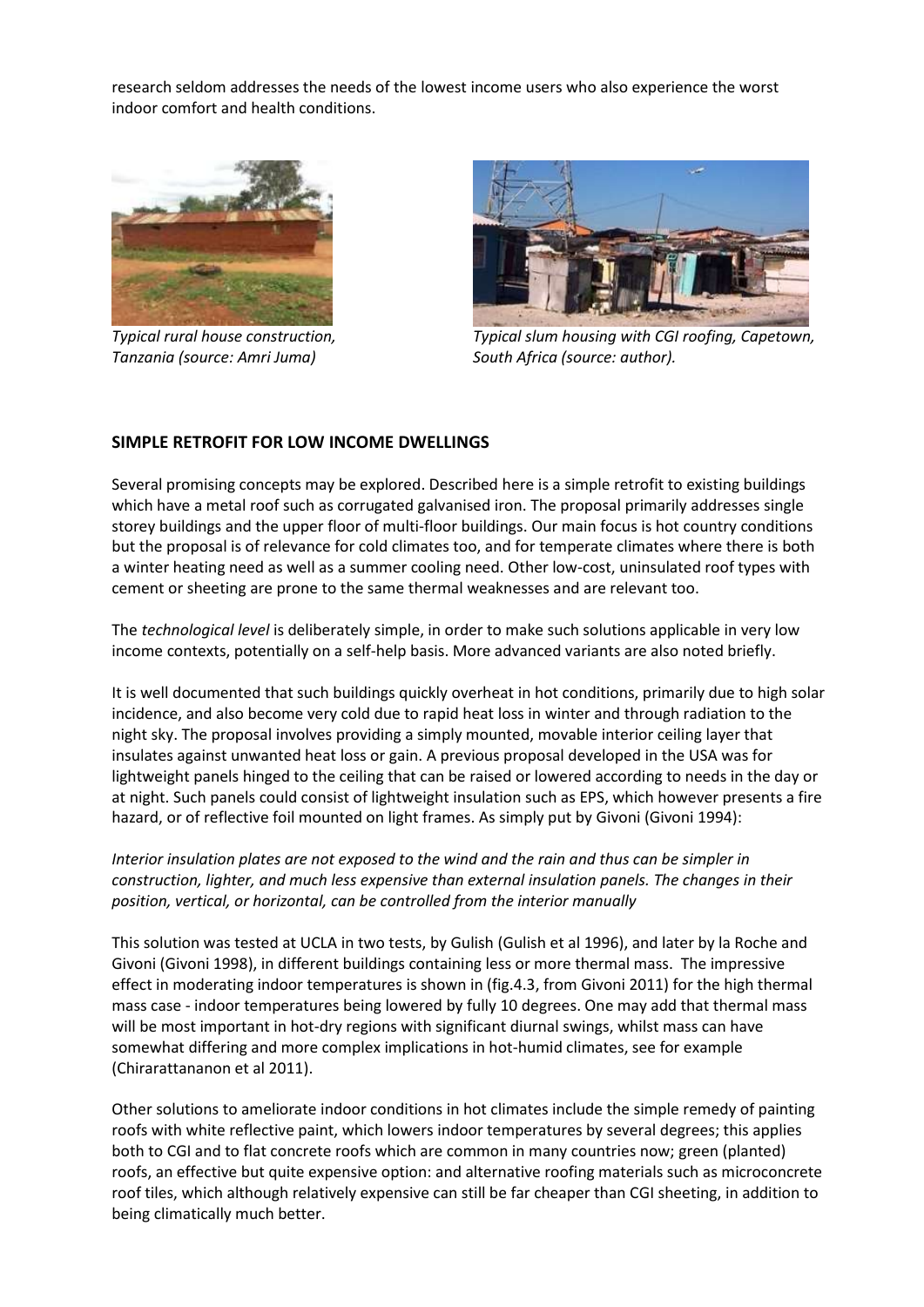

The World Bank "Cool Roofs" program. Painting concrete roofs white to reduce indoor temperatures – India. Source: [www.cleanenergyministerial.org/GSEP](http://www.cleanenergyministerial.org/GSEP)



Microconcrete (MCR) roof tiles produced on site cheaper than CGI sheets; here also with a ventilated roof. Low cost houses, Bhutan, architect Chris Butters (source: author).

## **A PROPOSED NEW VARIANT**

Whilst cheap and effective, a disadvantage of the above solution is that the panels when opened can conflict with furniture, doorways, high window openings, lighting and other ceiling or wall mounted interior fittings. It may be noted that a similar generic problem complicates the design of movable *exterior* insulating devices.

In both hot and cold climates reflective foil is sometimes used, spread in attics, for the same purpose. A disadvantage of this is that it hinders use of the attic space, and may also become ineffective due to dust. Being in place permanently it may also form an unwanted vapour barrier in some cases.

By instead using a layer of reflective insulation that can be *rolled* open or closed, this disadvantage can be overcome. The only residual potential space conflict is then with ceiling mounted installations – lights or fans. Ceiling lights, which in very low cost housing are most likely mounted with simple open cabling, can easily be relocated to walls. Failing this, or in the case of fixed ceiling fans, the ceiling insulation can be mounted in sections running one on each side of the ceiling light or fan.

This insulating layer should be mounted a few centimetres below ceiling level, with provision of some simple vents at wall-top or roof edge in order to release accumulating hot air. This would add an element of passive ventilation cooling. The effect of such a ceiling retrofit must be considered *in comparison to or in combination with* other passive strategies such as exterior roof shading or reflective colouring. This is important since *the relative effect* of various passive cooling strategies and building elements has seldom been elucidated. (Butters, ELITH 2015).

This solution, similar to roller blinds, most but not all of which are designed to operate vertically, can be operated by simple pulleys with strings or cables mounted on existheting walls or ceilings. It is robust in practice for the following reasons –

- exact fit or air tightness is not critical
- minor damages can be repaired simply by sewing or even with tape
- simple pulley mechanisms are easy to maintain and repair
- operation is user-controlled, simple, and needs no mechanical energy.

This type of solution is much cheaper than constructing a conventional ceiling with a ventilated air space above, which in addition to higher room height requires as a minimum a structure of battens and plywood or similar panels.

The proposal is most applicable in hot-dry climates with high insolation where there are diurnal temperature variations and where thermal mass may provide advantages. It is of interest for hothumid contexts too although solar incidence is sometimes more diffuse and high ambient air temperatures both indoors and outdoors (as well as high RF) play a deciding role.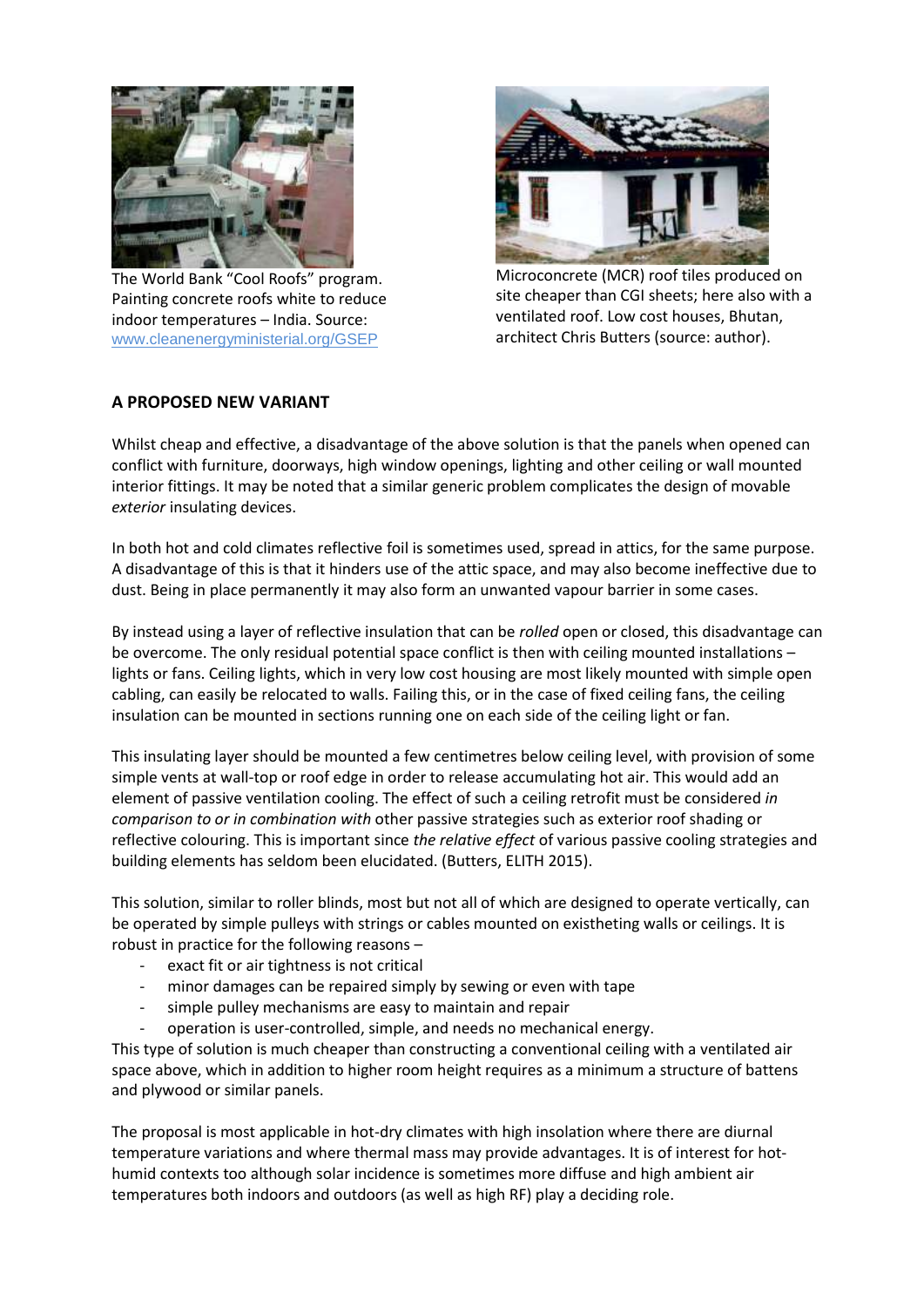#### **HIGH END APPLICATIONS**

In terms of cost, design and aesthetics there are many options ranging from simple loose-fit rolls of insulating foil to smart textiles with attractive patterns. A useful commercial comparison is to be found in typical German *rulladen* of recent years, developed as external insulating window blinds, as well as in many architecturally popular external shading screens, often mounted on slim and elegant metal cables. Typical well designed *rulladen* are neat and tight fitting with cables concealed within the lateral fixtures. Some variants have thicker, insulating textiles.

This solution is also applicable to buildings with other, uninsulated roof materials. Sophisticated versions with motor drive or even automated with a climate control program can be considered too. Our main interest here however is in lowest cost applications.



*Typical German exterior "rulladen" blinds. Source: author.*



*Exterior façade blinds combined with PCM (phase change) salts, Zurich. Source: author.*



*Common vertical pulley fixture. Simpler models are common and can function horizontally as well. Source: author.*

#### **DISCUSSION AND IMPACTS**

Assuming similar values for temperature attenuation as in the abovementioned and similar studies, considerable comfort improvements can be achieved. The potential energy savings can be estimated too, though the starting point for this study is low-income sectors who are normally below the threshold of affording energy for space cooling. We are however, looking at potentially very large *avoided future* energy and climate impacts – assuming that the low-income sectors gradually gain access to energy services, including cooling; this is already a major trend in upward moving sectors.

Within the framework and time constraints of the ELITH program it has not been possible to carry out a field study and testing. One may nevertheless on a very preliminary basis evaluate potential energy avoidance in the case of a) fan cooling and b) conventional air conditioning (ref Est 2014). The cooling load for a typical 40 sq m dwelling in the tropical climate of Thailand for example is around 1,500 kWh per year (KMUTT/ELITH 2016). Reduction by this means of cooling energy needs of approximately 20- 30% can be achieved in addition to the health and wellbeing benefits.

A simple pilot study would include estimation of the materials cost of installation in a typical small low-income dwelling of 40 sq m. The labour input would be of the order of 10-15 hours. In many developing countries, small scale tailoring workshops are plentiful, so that rolls can easily be made to measure. Total costs can therefore be very low.

Taking a ball park guesstimate of some 150 million homes of this type in hot developing countries, including the top floors of multi-storey buildings, this indicates a potential avoided energy use in the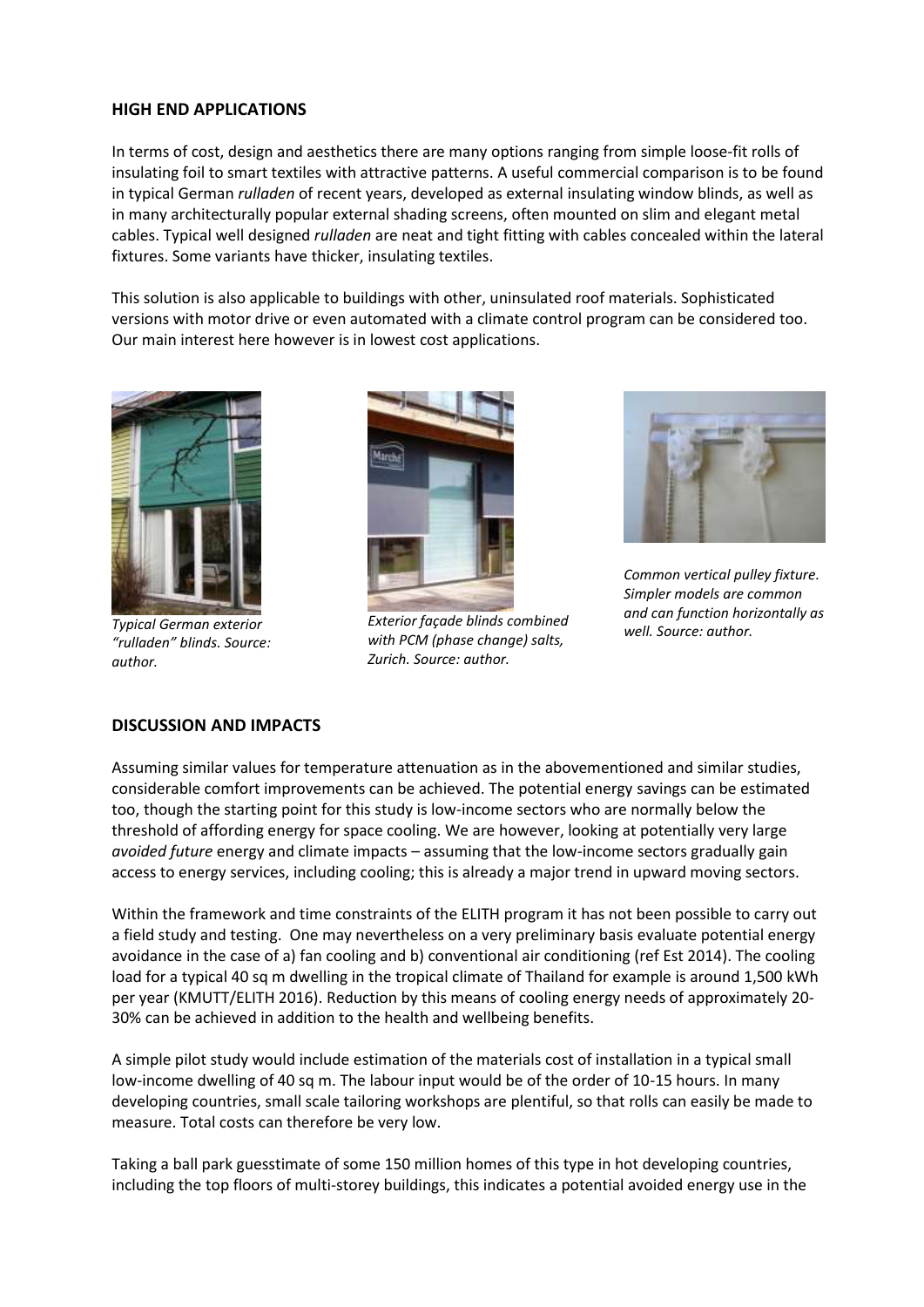region of 120 TWh per year, or 100 to 200 Gt of carbon – equal to around half the present total emissions of the UK.

The health and comfort benefits are perhaps more important than the environmental ones. This is even more so when one considers that the lowest income groups will be unable to afford cooling, passive or active, for many years to come. Unless cheap and simple solutions are disseminated very actively, their energy and climate footprint will continue to be low, and their health conditions will remain as poor as they are today. The cost savings *in health terms* of achieving 3-6 degrees more comfortable indoor temperatures would also amount to a very large figure, even accepting the more open nature of such cost estimates.

### **CONCLUSIONS**

Retrofitting with external insulation or ventilated roofs is expensive. Alternatives to reduce overheating of metal roofs by simple and cheap means are few. They include covering the roof with dry vegetation or other matter to hinder solar exposure, painting with reflective colours, and shading with trees – this latter often not easily achievable in slum contexts; and not possible at all for buildings of several storeys. In addition, such measures do not improve the winter situation where uninsulated roofs provide cold conditions.

Effective dissemination is our major concern. Low cost solutions should be easy for unskilled people and users to install, operate and maintain. If they are effective, then pilot and demonstration projects should lead to wide dissemination. This could be promoted by workshops to train local small-scale entrepreneurs or community groups. In situations where there are national housing agencies or social housing organisations, larger scale programs could be implemented.

As a general conclusion, the effectiveness, low cost and easy implementation of such solutions invites reflection on current research and development aid priorities. There seems little point in advanced technical research and innovation, when we are not effectively disseminating and delivering easy solutions, to those who are in most need of them, and with large potential savings as regards future energy and climate emissions.

**…………………………….**

#### **ACKNOWLEDGEMENT**

The Energy and Low-Income Tropical Housing Project ELITH is co-funded by the UK Department for International Development (DFID), the Engineering & Physical Science Research Council (EPSRC) and the Department for Energy & Climate Change (DECC), for the benefit of developing countries. Views expressed are not necessarily those of DFID, EPSRC or DECC. Grant number: EPSRC EP/L002604/1.

#### **REFERENCES**

(only a few references are given here)

Givoni, Baruch, some titles:

-*Man, Climate and Architecture* (1971, Elsevier Publishing Co., London.

-*Guidelines for Urban Design in Different Climates* (1989), World Meteorological Organization, WMO/TD No-346, Geneva-

-*Passive and Low Energy Cooling of Buildings* (1994), Van Nostrand Reinhold, New York.

-*Climate Considerations in Building and Urban Design* (1998), Wiley & Sons, New York.

-*Indoor temperature reduction by passive cooling systems*. Solar Energy 85 (2011) 1692–1726